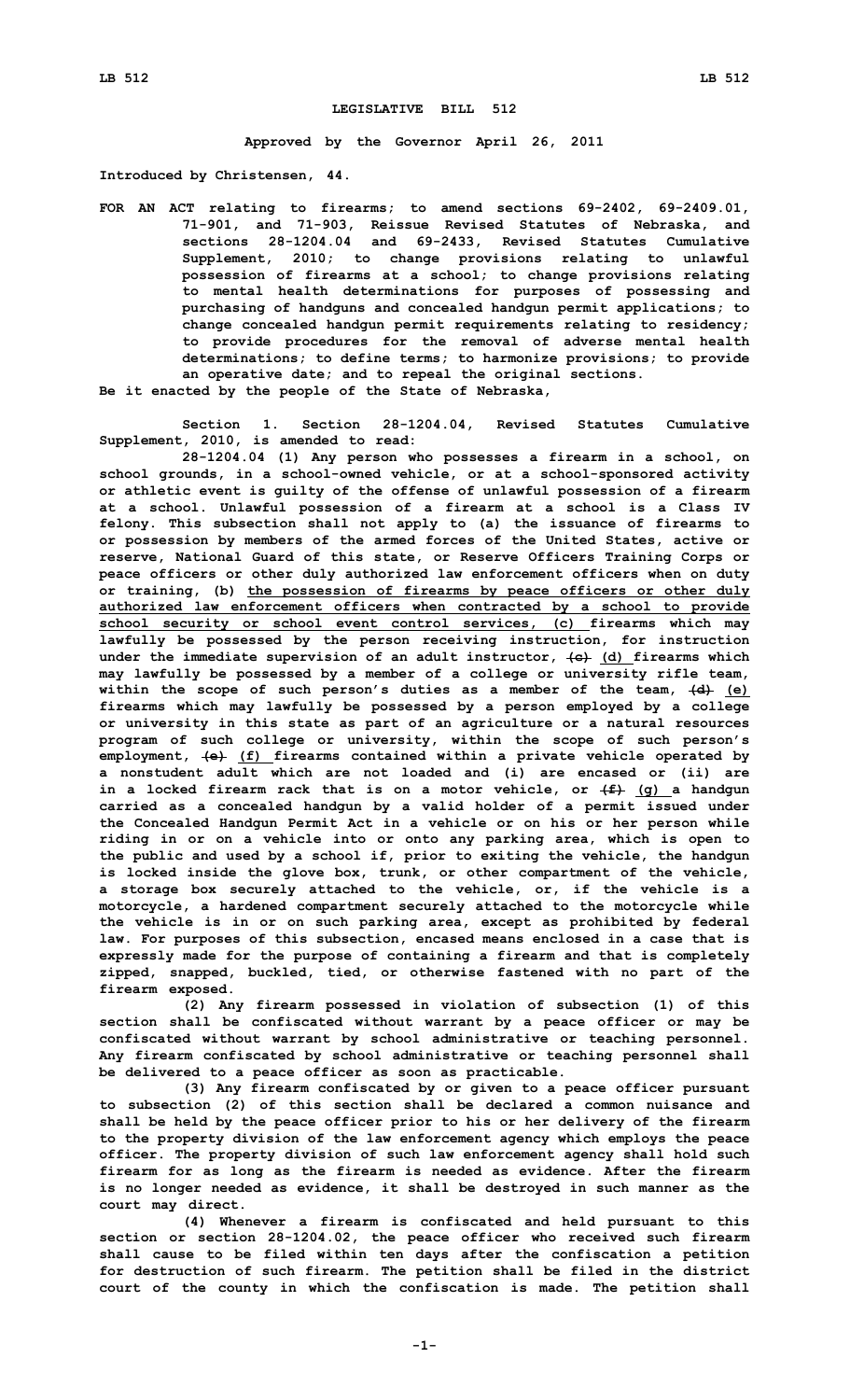## **LB 512 LB 512**

**describe the firearm held, state the name of the owner, if known, allege the essential elements of the violation which caused the confiscation, and conclude with <sup>a</sup> prayer for disposition and destruction in such manner as the court may direct. At any time after the confiscation of the firearm and prior to court disposition, the owner of the firearm seized may petition the district court of the county in which the confiscation was made for possession of the firearm. The court shall release the firearm to such owner only if the claim of ownership can reasonably be shown to be true and either (a) the owner of the firearm can show that the firearm was taken from his or her property or place of business unlawfully or without the knowledge and consent of the owner and that such property or place of business is different from that of the person from whom the firearm was confiscated or (b) the owner of the firearm is acquitted of the charge of unlawful possession of <sup>a</sup> handgun in violation of section 28-1204, unlawful transfer of <sup>a</sup> firearm to <sup>a</sup> juvenile, or unlawful possession of <sup>a</sup> firearm at <sup>a</sup> school. No firearm having significant antique value or historical significance as determined by the Nebraska State Historical Society shall be destroyed. If <sup>a</sup> firearm has significant antique value or historical significance, it shall be sold at auction and the proceeds shall be remitted to the State Treasurer for distribution in accordance with Article VII, section 5, of the Constitution of Nebraska.**

**Sec. 2. Section 69-2402, Reissue Revised Statutes of Nebraska, is amended to read:**

**69-2402 For purposes of sections 69-2401 to 69-2425:**

**(1) Antique handgun or pistol shall mean means any handgun or pistol, including those with <sup>a</sup> matchlock, flintlock, percussion cap, or similar type of ignition system, manufactured in or before 1898 and any replica of such <sup>a</sup> handgun or pistol if such replica (a) is not designed or redesigned for using rimfire or conventional centerfire fixed ammunition or (b) uses rimfire or conventional centerfire fixed ammunition which is no longer manufactured in the United States and which is not readily available in the ordinary channels of commercial trade;**

**(2) Criminal history record check shall include includes <sup>a</sup> check of the criminal history records of the Nebraska State Patrol and <sup>a</sup> check of the Federal Bureau of Investigation's National Instant Criminal Background Check System; and**

**(3) Firearm-related disability means <sup>a</sup> person is not permitted to (a) purchase, possess, ship, transport, or receive <sup>a</sup> firearm under either state or federal law, (b) obtain <sup>a</sup> certificate to purchase, lease, rent, or receive transfer of <sup>a</sup> handgun under section 69-2404, or (c) obtain <sup>a</sup> permit to carry <sup>a</sup> concealed handgun under the Concealed Handgun Permit Act; and**

**(3) (4) Handgun shall mean means any firearm with <sup>a</sup> barrel less than sixteen inches in length or any firearm designed to be held and fired by the use of <sup>a</sup> single hand.**

**Sec. 3. Section 69-2409.01, Reissue Revised Statutes of Nebraska, is amended to read:**

**69-2409.01 (1) For purposes of sections 69-2401 to 69-2425, the Nebraska State Patrol shall be furnished upon the patrol's request with only such information as may be necessary for the sole purpose of determining whether an individual is disqualified from purchasing or possessing <sup>a</sup> handgun pursuant to state or federal law or is subject to the disability provisions of 18 U.S.C. 922(d)(4) and (g)(4). Such information shall be furnished by the Department of Health and Human Services. The clerks of the various courts shall furnish to the Department of Health and Human Services, and Nebraska State Patrol, as soon as practicable but within thirty days after the an order of commitment or finding and the discharge is issued or after removal of firearm-related disabilities pursuant to section 8 of this act, all information necessary to set up and maintain the data base required by this section. This information shall include (a) information regarding those persons who are currently receiving mental health treatment pursuant to <sup>a</sup> commitment order of <sup>a</sup> mental health board or who have been discharged, and (b) information regarding those persons who have been committed to treatment pursuant to section 29-3702, and (c) information regarding those persons who have had firearm-related disabilities removed pursuant to section 8 of this act. The mental health board shall notify the Department of Health and Human Services and the Nebraska State Patrol when such disabilities have been removed. The Department of Health and Human Services shall also maintain in the data base <sup>a</sup> listing of persons committed to treatment pursuant to section 29-3702. Information regarding mental health board commitments and commitments pursuant to section 29-3702 shall not be retained in the data base maintained by the department on persons who have been discharged from those commitments more than five years previously. Any such To ensure the accuracy of the data base, any information maintained or disclosed under this subsection**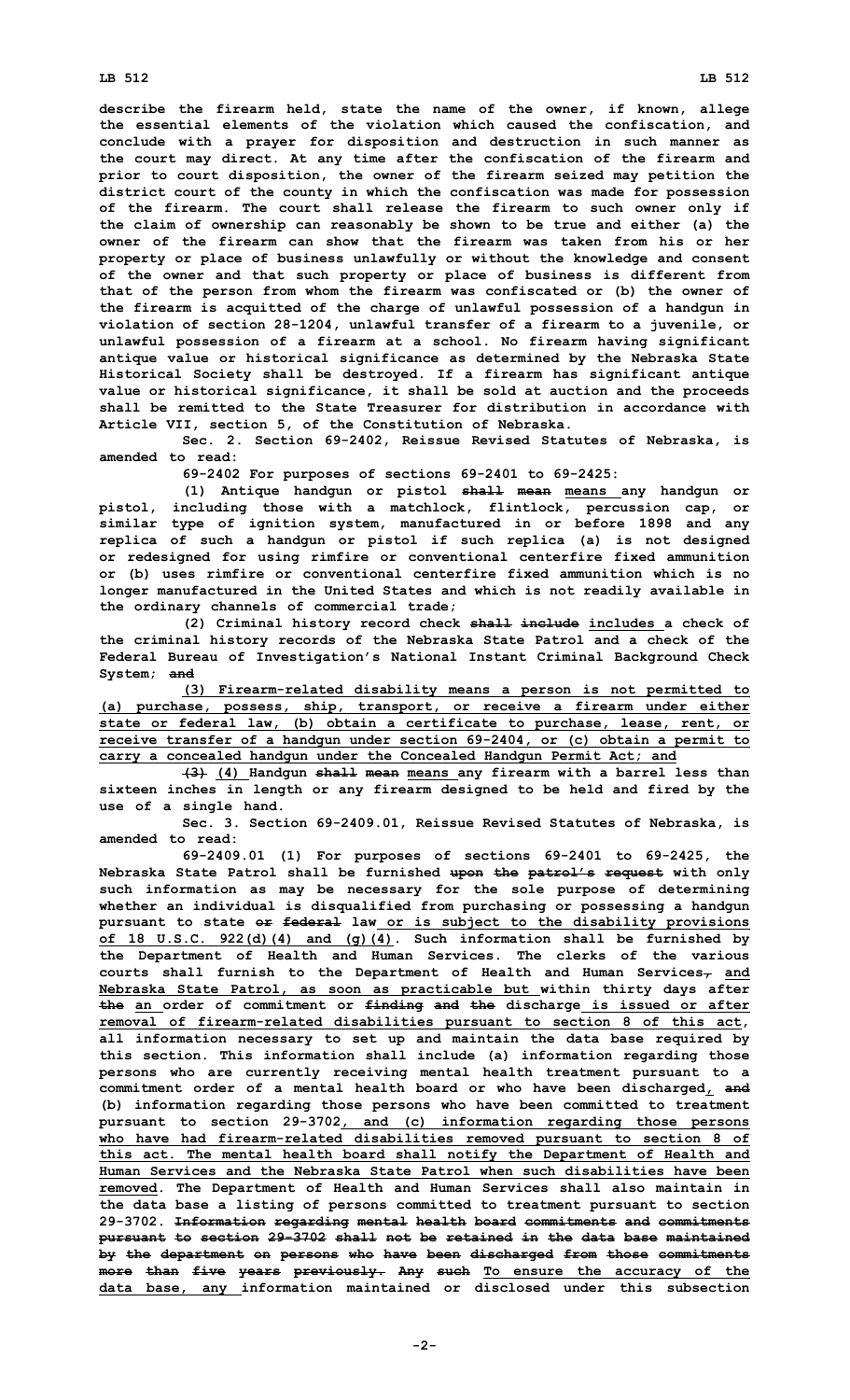**shall remain privileged and confidential and shall not be redisclosed or utilized for any other purpose. be updated, corrected, modified, or removed, as appropriate, and as soon as practicable, from any data base that the state or federal government maintains and makes available to the National Instant Criminal Background Check System. The procedures for furnishing such the information shall guarantee that no information is released beyond what is necessary for purposes of this section.**

**(2) In order to comply with sections 69-2401 and 69-2403 to 69-2408 and this section, the Nebraska State Patrol shall provide to the chief of police or sheriff of an applicant's place of residence or <sup>a</sup> licensee in the process of <sup>a</sup> criminal history record check pursuant to section 69-2411 only the information regarding whether or not the applicant is disqualified from purchasing or possessing <sup>a</sup> handgun.**

**(3) Any person, agency, or mental health board participating in good faith in the reporting or disclosure of records and communications under this section is immune from any liability, civil, criminal, or otherwise, that might result by reason of the action.**

**(4) Any person who intentionally causes the Nebraska State Patrol to request information pursuant to this section without reasonable belief that the named individual has submitted <sup>a</sup> written application under section 69-2404 or has completed <sup>a</sup> consent form under section 69-2410 shall be guilty of <sup>a</sup> Class II misdemeanor in addition to other civil or criminal liability under state or federal law.**

**Sec. 4. Section 69-2433, Revised Statutes Cumulative Supplement, 2010, is amended to read:**

**69-2433 An applicant shall:**

**(1) Be at least twenty-one years of age;**

**(2) Not be prohibited from purchasing or possessing <sup>a</sup> handgun by 18 U.S.C. 922, as such section existed on January 1, 2005;**

**(3) Possess the same powers of eyesight as required under section 60-4,118 for <sup>a</sup> Class O operator's license. If an applicant does not possess <sup>a</sup> current Nebraska motor vehicle operator's license, the applicant may present <sup>a</sup> current optometrist's or ophthalmologist's statement certifying the vision reading obtained when testing the applicant. If such certified vision reading meets the vision requirements prescribed by section 60-4,118 for <sup>a</sup> Class O operator's license, the vision requirements of this subdivision shall have been met;**

**(4) Not have pled guilty to, not have pled nolo contendere to, or not have been convicted of <sup>a</sup> felony under the laws of this state or under the laws of any other jurisdiction;**

**(5) Not have pled guilty to, not have pled nolo contendere to, or not have been convicted of a misdemeanor crime of violence under the laws of this state or under the laws of any other jurisdiction within the ten years immediately preceding the date of application;**

**(6) Not have been found in the previous ten years to be <sup>a</sup> mentally ill and dangerous person under the Nebraska Mental Health Commitment Act or <sup>a</sup> similar law of another jurisdiction or not be currently adjudged mentally incompetent;**

**(7)(a) Have been <sup>a</sup> resident of this state for at least one hundred eighty days. For purposes of this section, resident does not include an applicant who maintains <sup>a</sup> residence in another state and claims that residence for voting or tax purposes except as provided in subdivision (b) or (c) of this subdivision; or**

**(b) If an applicant is <sup>a</sup> member of the United States Armed Forces, such applicant shall be considered <sup>a</sup> resident of this state for purposes of this section after he or she has been stationed at <sup>a</sup> military installation in this state pursuant to permanent duty station orders even though he or she maintains <sup>a</sup> residence in another state and claims that residence for voting or tax purposes; or**

**(c) If an applicant is <sup>a</sup> new Nebraska resident and possesses <sup>a</sup> valid permit to carry <sup>a</sup> concealed handgun issued by his or her previous state of residence that is recognized by this state pursuant to section 69-2448, such applicant shall be considered <sup>a</sup> resident of this state for purposes of this section;**

**(8) Have had no violations of any law of this state relating to firearms, unlawful use of <sup>a</sup> weapon, or controlled substances or of any similar laws of another jurisdiction in the ten years preceding the date of application;**

**(9) Not be on parole, probation, house arrest, or work release;**

**(10) Be <sup>a</sup> citizen of the United States; and**

**(11) Provide proof of training.**

**Sec. 5. Section 71-901, Reissue Revised Statutes of Nebraska, is**